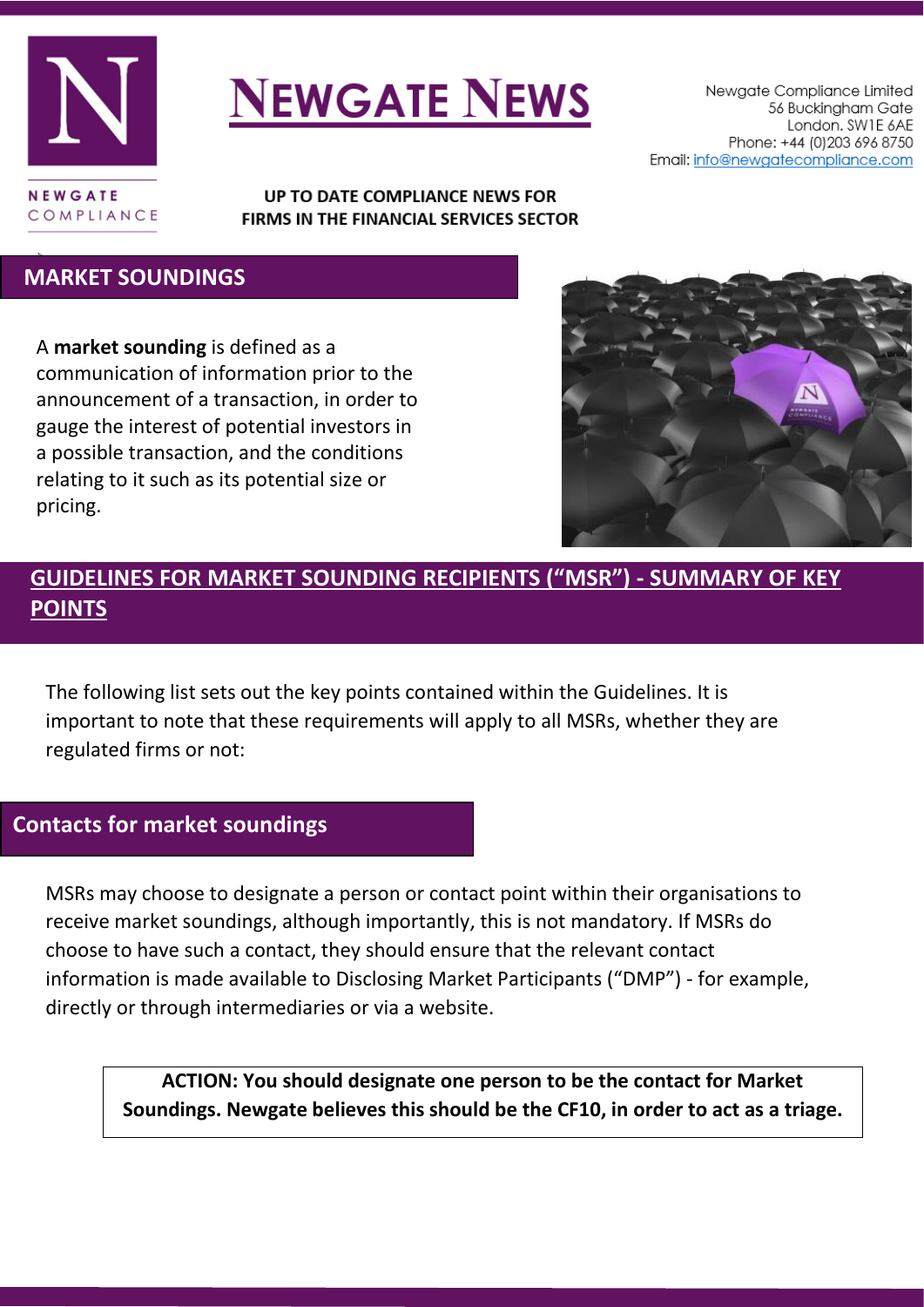After being contacted by a DMP, an MSR should notify the DMP whether or not the MSR wishes to receive future market soundings and, if so, whether in relation to all potential transactions or only particular types of potential transactions. In practice, some firms may prefer to make this known in the same way as they make known their contacts for market soundings (if any), rather than awaiting the first contact from a DMP.

**ACTION: Meeting notes should be kept detailing who the firm has agreed will be its DMP(s)**

# **MSRs to assess whether information communicated during the sounding is inside information**

MAR requires MSRs to perform their own independent assessments of whether the information that they receive from a DMP during a sounding is inside information and when it ceases to be inside information. [See further information](#page-4-0) below.

## **Written minutes or notes of unrecorded meetings or conversations in relation to a market sounding:**

Where a market sounding is not recorded (for instance, where it is made at a face-toface meeting), the Technical Standards would require the DMP to maintain a written record of the relevant discussion which, if agreed, must be signed by the DMP and the MSR. Where the MSR disagrees with the DMP's record, the DMP's record must be kept with the MSR's signed alternative version of the meeting or conversation. The Guidelines mirror the requirements in the Technical Standards by requiring MSRs to either sign the DMP's minutes if they agree with their content, or otherwise provide the DMP with a signed version of the MSR's own set of minutes within five working days of the sounding if they do not agree with the DMP's record of events.

#### **ACTION: the CF10 should agree the DMP minutes and sign**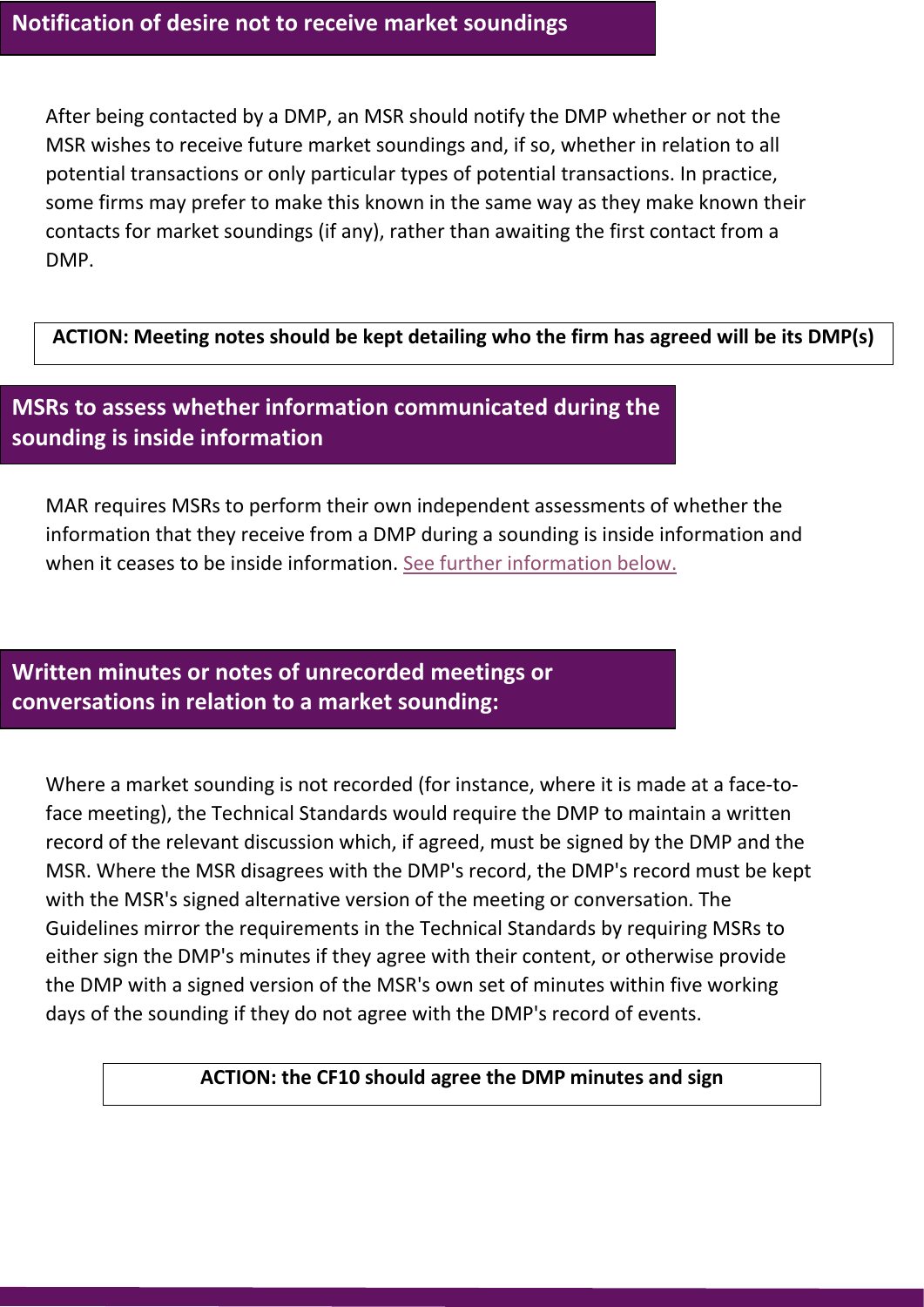## **Internal procedures to control the flow of information received during a market sounding**

MSRs will be required to establish, implement and maintain internal procedures to manage the flow of any information received during a market sounding within the firm, and to ensure that such information is communicated only through specified internal reporting lines on a "need-to-know" basis. For firms that only maintain an external perimeter and do not currently restrict access to information within the firm, this will require new policies and procedures to ensure that information obtained during a sounding is only available to those individuals who have a justifiable interest in accessing it. This may pose a difficulty in smaller firms and/or in firms whose internal structure does not easily accommodate separate lines of communication.

#### **ACTION: Use the Insider List on The GATEway**

## **Insider lists**

For each market sounding, MSRs must draw up a list of persons working for them who are in possession of information communicated during the course of the sounding. Although ESMA has published a separate set of technical standards relating to the required format of insider lists that apply to issuers and firms acting on behalf of, or for the account of, issuers, these do not apply to MSRs. MSRs therefore have more flexibility about the precise format in which to compile and maintain insider lists about market soundings, but the Guidelines indicate that a separate list should be maintained for each separate sounding. Where multiple soundings take place about a transaction, this will therefore necessitate separate lists being maintained in relation to the information provided under each sounding. As a result, these requirements may be onerous in nature.

#### **ACTION: Use the Insider List on The GATEway**

## **Internal training**

MSRs will need to ensure that the function or body within the firm that is responsible for assessing whether inside information has been received because of a market sounding is composed of staff that have been properly trained for that purpose. In addition, staff who receive or process information during a market sounding must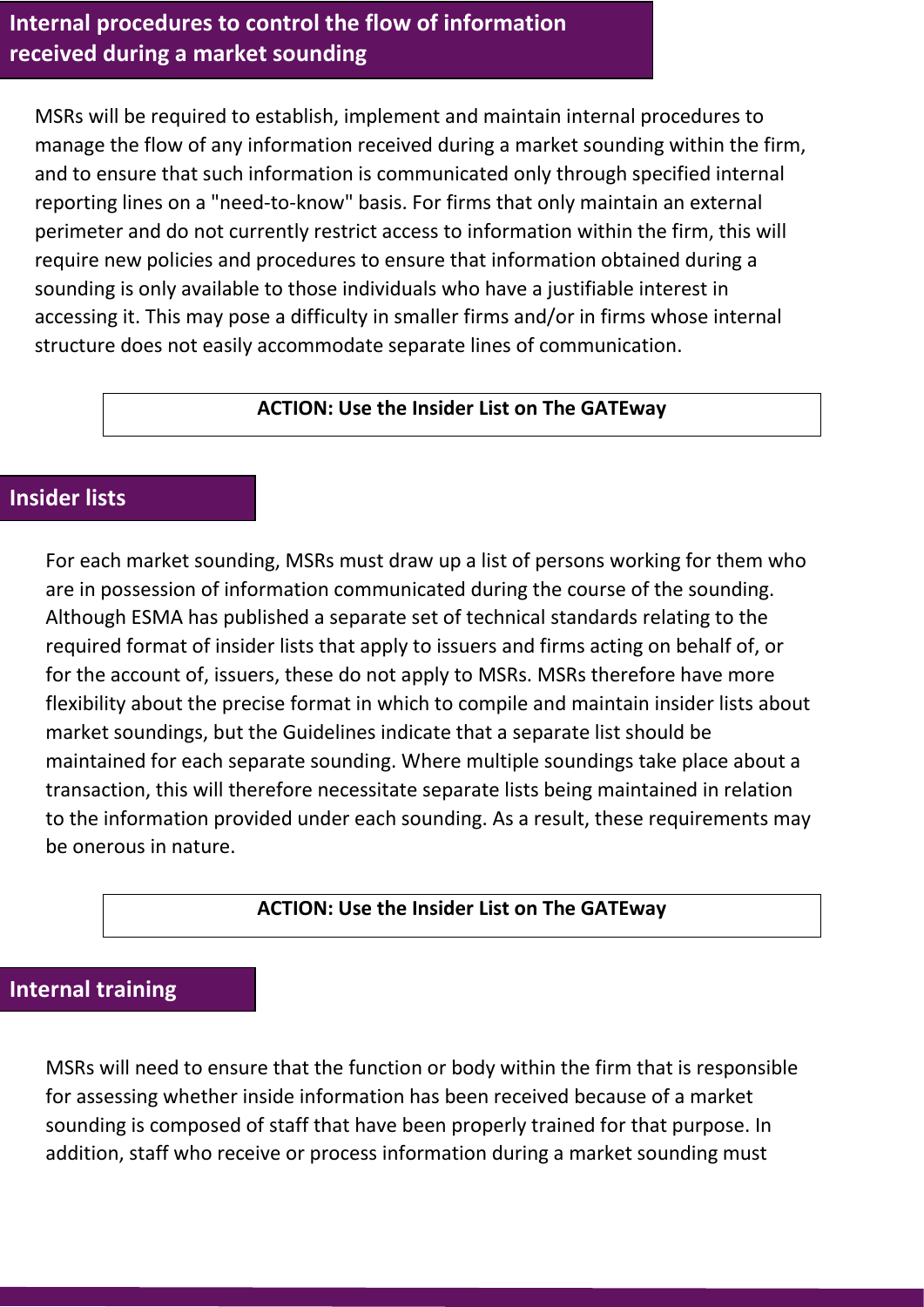receive proper training on the MSR's internal procedures and on the prohibitions under MAR relating to insider dealing and improper disclosure of inside information.

#### **ACTION: Newgate training courses**

## **Identification of related issuers and financial instruments**

Where the MSR considers that it has received inside information during a market sounding, the MSR must identify all issuers and financial instruments to which that inside information relates. This may be an onerous obligation to the extent that it could require the identification of a wide range of instruments which may be connected with securities of the issuer to whom the inside information relates. Not all related financial instruments will be capable of identification.

## **Record Keeping**

MSRs must maintain records in a durable medium of each of the following for at least five years:

- any notification to a DMP relating to whether the MSR wishes to receive market soundings;
- any assessment carried out by the MSR as to whether information received during a market sounding is inside information (including the reasoning supporting that assessment);
- any differences in opinion between the DMP and the MSR as to whether information communicated during a market sounding is inside information;
- the MSR's internal procedures relating to the control of the flow of inside information and to training;
- any insider lists drawn up in connection with a market sounding; and
- any assessment of related instruments and issuers following receipt of inside information during a market sounding.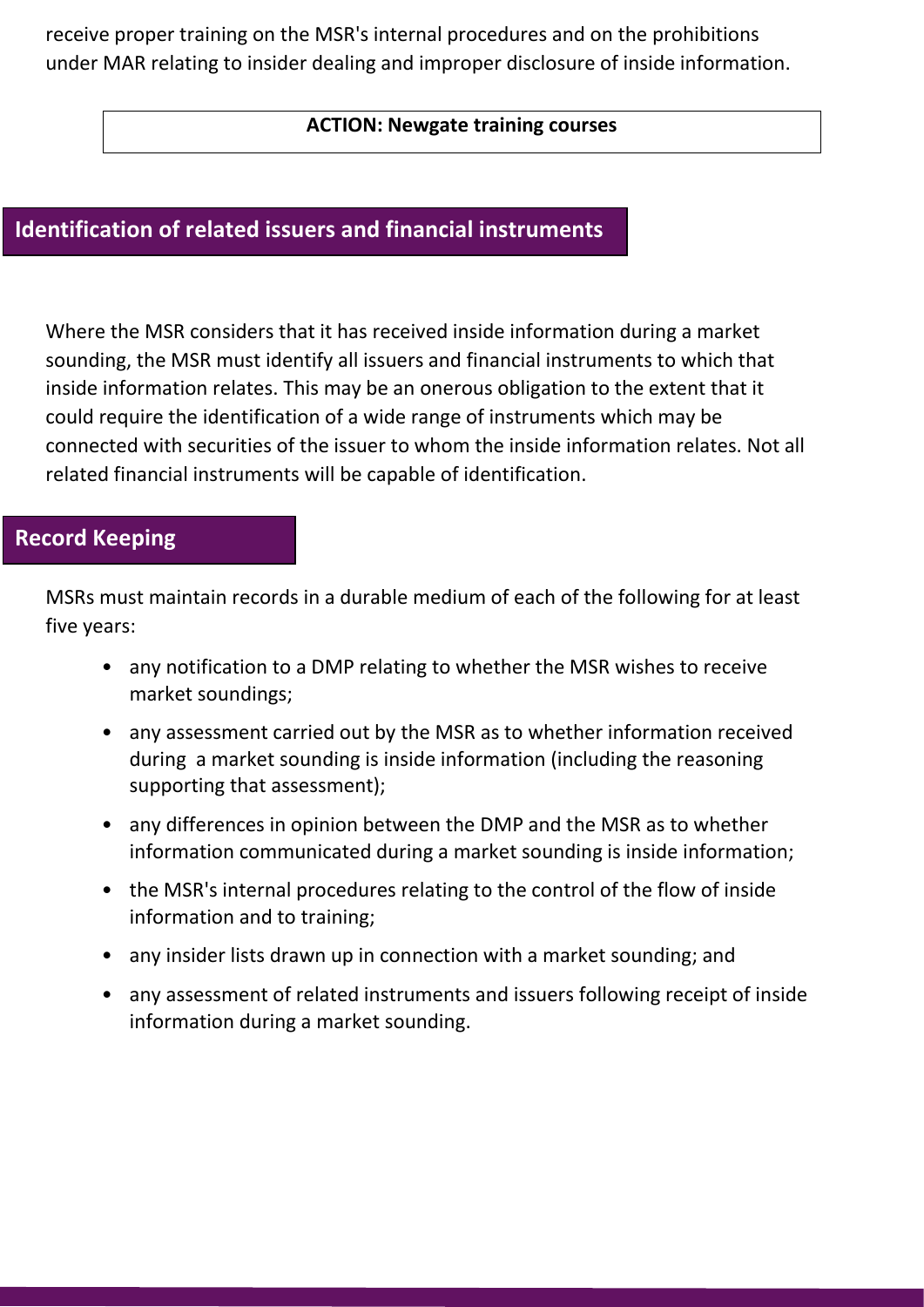<span id="page-4-0"></span>The MSR's assessment of whether information that has been received during a market sounding constitutes inside information must be carried out independently from the DMP's analysis of that information – i.e. the MSR should not simply adopt the DMP's opinion of the status of the information. The MSR must consider all information available to it, which may include information that is not available to the DMP.

• In some circumstances, the MSR is required to notify the DMP that it has reached a different conclusion from the DMP about the status of the information, but this depends upon the basis for the MSR's analysis:

- $\circ$  if the DMP has originally concluded that the information provided during the market sounding was not inside information and the MSR, after performing its own analysis, disagrees with that assessment, the MSR must inform the DMP of the reasons for the difference in opinion if the assessment is based exclusively upon the information received from the DMP;
- o however, if the difference in opinion is based in part or in whole upon other information that is available to the MSR, but which was not communicated by the DMP as part of the market sounding, the MSR must not inform the DMP that it has reached a different conclusion. This is to ensure that the MSR does not disclose any other information within its possession which may itself amount to inside information.

 Where the DMP informs the MSR that the information provided during the sounding is inside information and the MSR, after carrying out its own analysis, concludes that the information is not in fact inside information, the Guidelines do not impose an obligation on the MSR to inform the DMP of this fact.

> o In such a situation, the MSR may choose to use the relevant information as it wishes, but the MSR will be liable if it subsequently transpires that the information is inside information and the MSR's actions have contravened one or more provisions in EU MAR. Given the significant risks in such a scenario, MSRs would need to be certain of the accuracy of their analysis before disclosing, or trading based on, such information.